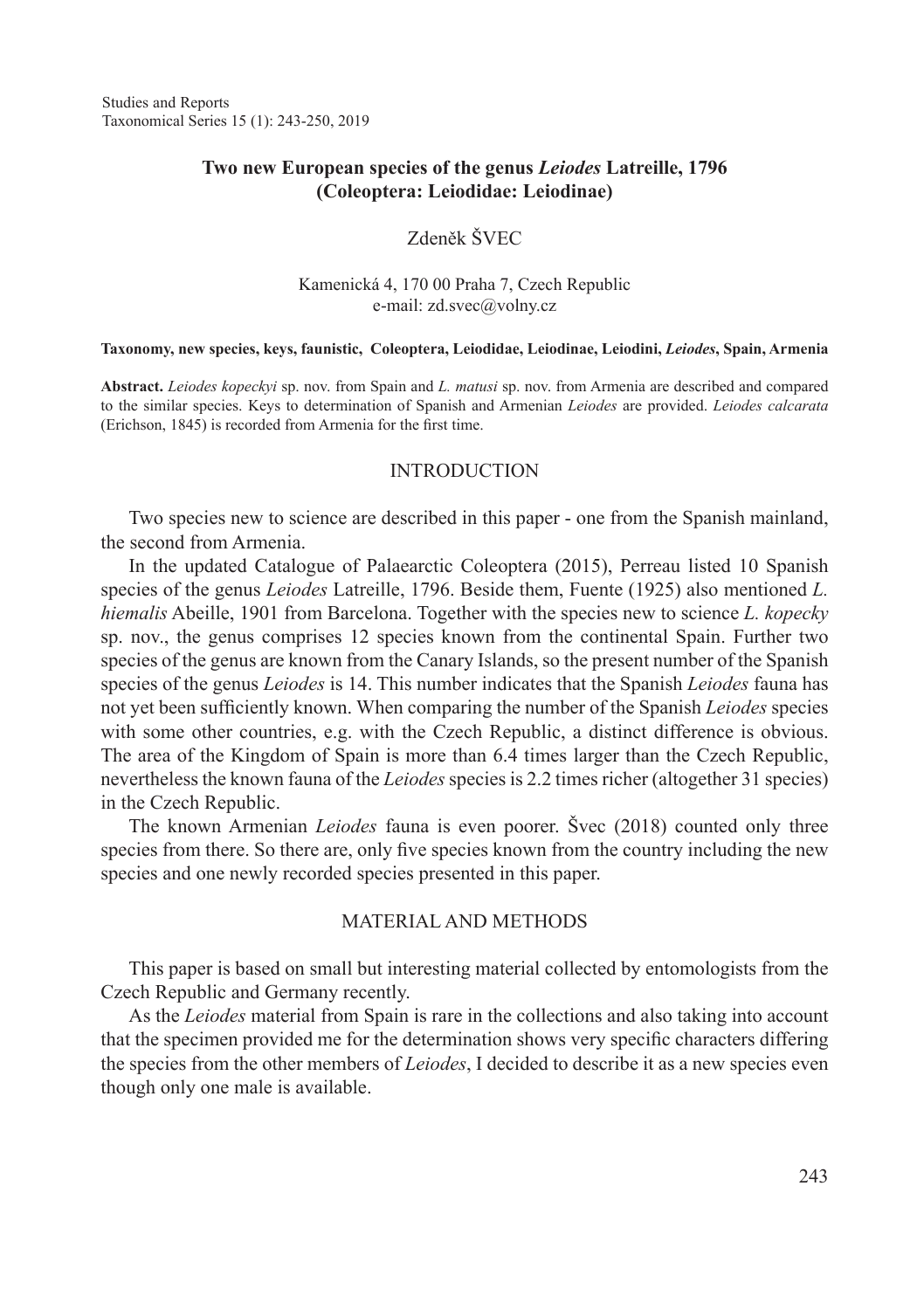Abbreviations:

MSBC M. Schülke collection (Museum für Naturkunde Berlin, Germany);

National Museum, Praha, Czech Republic;

ZSPC private collection Zdeněk Švec, Praha, Czech Republic.

AI-AXI antennomeres I-XI

L length<br>W width

width

W/L ratio of the relevant measurements

The examined specimens were compared with the types and other material deposited in the NMPC and ZSPC. The material mentioned in this paper is preserved in MSBC and /or ZSPC.

Measurements of the body length and the individual body parts were measured to the first decimal place of millimetre.

The dissected male genitalia were mounted in water soluble medium polyvinylpyrrolidine (Lompe 1986) on a transparent label added to the same pins as the type specimens.

The type specimens are indicated by a red label added to the same pin bearing the status of the specimen (holotypus, paratypus respectively), its name, name of the author and year of the designation.

Data quoted from the labels accompanying the specimens are reproduced verbatim; an oblique line (/) indicates a line break on a label.

The terminology concerning to the type of the mesoventral longitudinal carina follows that in Švec (2008).

# KEYS AND DESCRIPTION

# **Key to identification of the** *Leiodes* **species of the continental Spain**

|      | Elytral base distinctly emarginate before hind pronotal angles. Emargination less distinct in females and in                                                                                                                                                                                                                                                                                                                                                                                                                                                       |
|------|--------------------------------------------------------------------------------------------------------------------------------------------------------------------------------------------------------------------------------------------------------------------------------------------------------------------------------------------------------------------------------------------------------------------------------------------------------------------------------------------------------------------------------------------------------------------|
|      |                                                                                                                                                                                                                                                                                                                                                                                                                                                                                                                                                                    |
| 2(1) | Head with 4 large punctures on vertex. Very variable in colour and size - usually unicolorous reddish or head,<br>pronotum and/or elytral suture and elytral margins or even longitudinal spot on elytra darker. Antennomere<br>XI distinctly narrower than AX. Antennal club usually black or dark, exceptionally light or partly infuscate.<br>Mesoventral carina low of type A. Parameres multisetose aproximately as long as median lobe. 2.2-4.0 mm.<br>Recorded from almost entire Europe (29 countries), Northern Africa (Algeria, Tunisia) and Middle East |
|      | Head with 2 large punctures on vertex. Stable in colour - unicolorous reddish. Antennomere XI distinctly<br>narrower than AX. Antenna light unicolorous. Mesoventral carina of type A. Parameres bisetose shorter than<br>median lobe. 2.5-4.0 mm. Known from W-, S and Central Europe (12 countries). <i>L. macropus</i> (Rye, 1873)                                                                                                                                                                                                                              |
| 3(1) |                                                                                                                                                                                                                                                                                                                                                                                                                                                                                                                                                                    |
|      |                                                                                                                                                                                                                                                                                                                                                                                                                                                                                                                                                                    |
| 4(3) |                                                                                                                                                                                                                                                                                                                                                                                                                                                                                                                                                                    |
|      | Head, pronotum and majority of elytra dark brown, each elytron with yellow vague spot on anterior and<br>posterior parts. Parameres twice as long as median lobe, multisetose. Posterior pronotal angles distinctly                                                                                                                                                                                                                                                                                                                                                |
|      | L. tudiensis Bolano. Villero & Fresneda                                                                                                                                                                                                                                                                                                                                                                                                                                                                                                                            |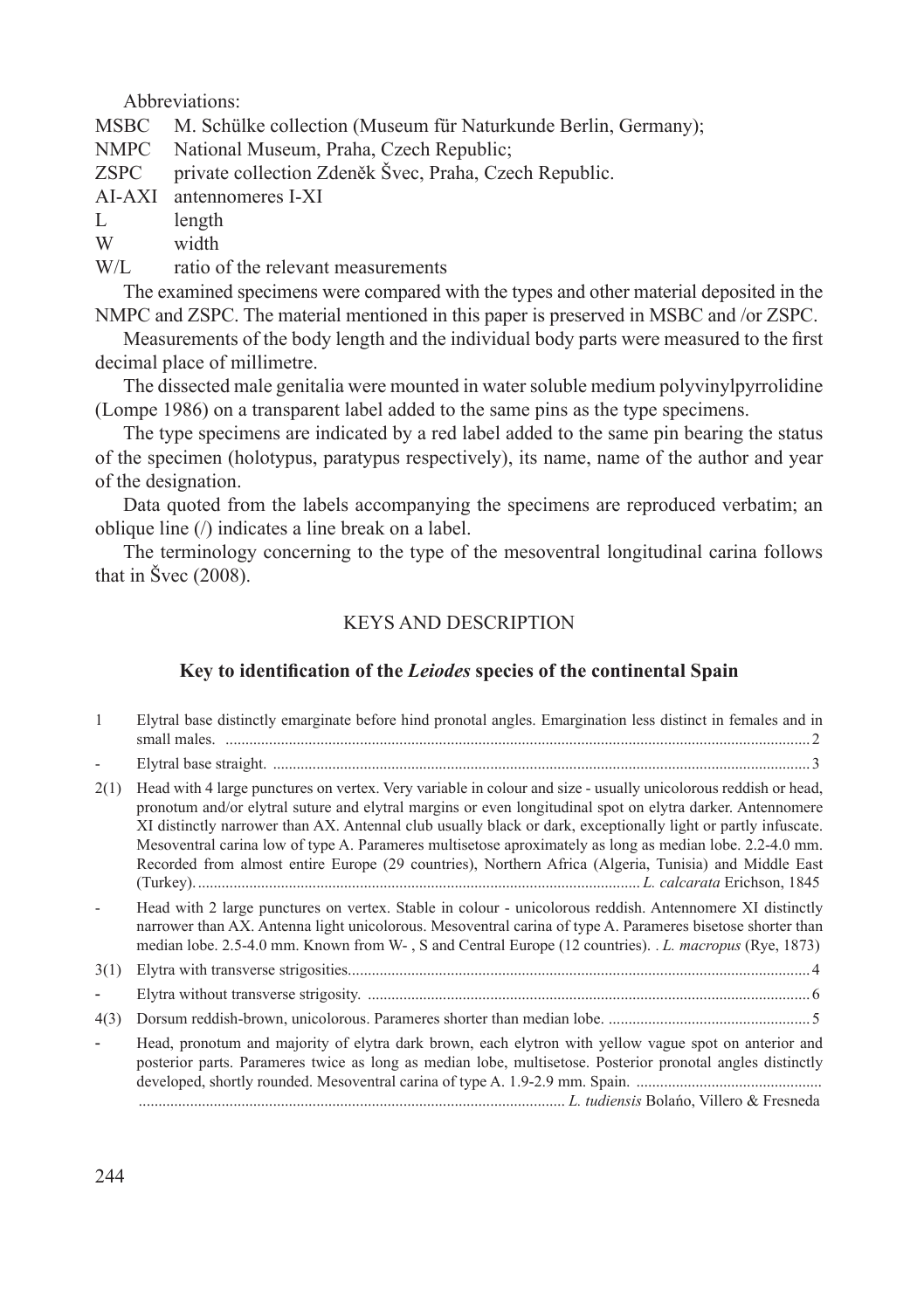| 5(4) | Posterior pronotal angles feebly expressed, broadly rounded. Antennal club darkened. Mesoventral carina<br>of type A. Oblong oval. Parameres bisetose with appendix. 3.0-3.5 mm. Europe from Spain to Caucasus (14                                                                                                                          |
|------|---------------------------------------------------------------------------------------------------------------------------------------------------------------------------------------------------------------------------------------------------------------------------------------------------------------------------------------------|
|      | Posterior pronotal angles tightly rounded, rectangular. Antennae light unicolorous. Mesoventral carina high,<br>roundly angled of type $\delta$ . Oval. Parameres unisetose. 1.5-2.5 mm. E: W- S- and Central Europe (11 countries)                                                                                                         |
| 6(3) |                                                                                                                                                                                                                                                                                                                                             |
|      |                                                                                                                                                                                                                                                                                                                                             |
| 7(6) |                                                                                                                                                                                                                                                                                                                                             |
|      | Elytral epipleura with short light erect setae. Head, pronotum, scutellum, lateral sides of elytra and narrow<br>strip along suture dark brown. Ninth elytral stria short, irregular, parallel to lateral margin of elytra. Parameres                                                                                                       |
| 8(7) | Body large (4.0-7.0 mm). Ninth elytral stria strongly reduced, approached and parallel to elytral margin.<br>Unicolorous reddish. Antennal club black. Widely distributed throughout Europe (17 countries from Spain to                                                                                                                     |
|      | Body smaller (2.5-4.0 mm). Ninth elytral stria short, oblique, well distant from elytral margin anteriorly. 9                                                                                                                                                                                                                               |
| 9(8) |                                                                                                                                                                                                                                                                                                                                             |
|      | AXI approximately as wide as AX at least a little narrower than AX. Antennal club slim, black. Ninth stria<br>oblique. Posterior pronotal angles obliquely skewed anteriorly. 2.5-3.2 mm. Widely distributed in Europe -                                                                                                                    |
|      | 10(9) Dorsum reddish or reddish - brown. Antennal club wide, infuscate. Posterior pronotal angles obtuse broadly<br>rounded. Parameres distinctly shorter than median lobe. 2.5-3.2 mm. W-N- Europe (four countries).<br>L. distinguenda (Fairmaire, 1856)                                                                                  |
|      | Dorsum bicoloured - head, disc of pronotum, scutellum, elytral margins and suture dark. Antennal club long,<br>infuscate. Posterior pronotal angles rectangular, shortly rounded. Parameres almost as long as median lobe.                                                                                                                  |
|      | 11(6) All elytral striae straight. Pronotum extremely finely and sparsely punctured, seemingly smooth. Posterior<br>pronotal angles shortly rounded. Head with 4 large punctures. Mesoventral carina of type $\alpha$ . 1.5-2.5 mm.<br>Widely distributed in Europe - from Spain to Russia (22 countries) and Northern Africa (Algeria).    |
|      |                                                                                                                                                                                                                                                                                                                                             |
|      | Elytral stria 2-4 or even 5 curved outwards medially. Pronotum finely and sparsely but distinctly punctured.<br>Very similar to L. ferruginea having skewed posterior pronotal angles. Head without any or with 2 large<br>punctures. Mesoventral carina of type $\gamma$ . 2.5-4.0 mm. Rare but widely occurring in Europe - from Spain to |

### *Leiodes kopeckyi* **sp. nov.** (Figs. 1, 2)

**Type material.** Holotype (♂): " Spain, 26.2.-3.3.2016/ Almoraima env./ lgt. P. Kylies", (ZSPC).

**Description.** Length of body 3.5 mm. Length of body parts: head 0.3 mm, pronotum 0.9 mm, elytra 2.3 mm, antenna 0.8 mm, aedeagus 0.7 mm. Maximum widths of body parts: head 0.9 mm, pronotum 1.6 mm at base, 1.7 mm just before half pronotal length, elytra 1.7 mm at base, 2.0 mm at basal third of their length.

Oblong oval (Fig. 1), head except of clypeus, pronotum except of narrow strip along base, scutellum, elytral lateral margins and narrow strip along suture brown, rest of dorsum yellow. Antennomeres I-V reddish, AVI infuscate, AVII-XI dark brown. Venter yellow-brown,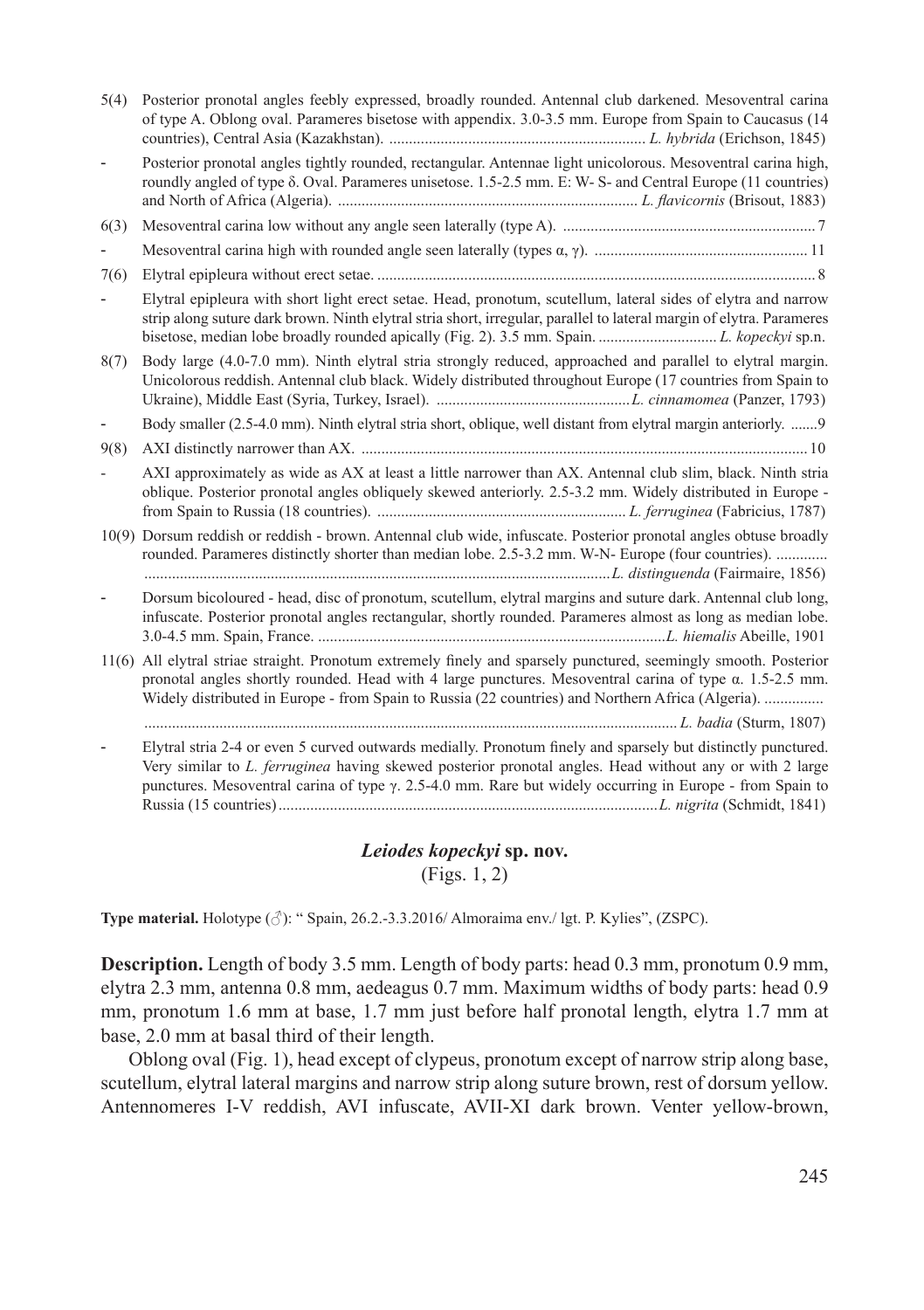

Figs. 1-2. *Leiodes kopeckyi* sp. nov.: 1- body in dorsal view; 2 aedeagus.

margins of coxal cavities and longitudinal mesoventral carina dark. Dorsum punctured, without any microreticulation or strigosites.

Head. Dorsal surface with distinct punctures separated by 1-3 times their own diameters, some very small and fine punctures interposed. Vertex with 4 large punctures. Last antennomere distinctly narrower than the previous one as wide as long. AVIII is extraordinarily short, scarcely visible between the neighbours. Ratio of length of antennomeres VII-XI (AVII=1.0): 1.0-0.2-1.3-1.1-1.7. Ratio of width of antennomeres VII-XI (AVII=1.0): 1.0-0.8-1.3-1.4-1.1. W/L AVII-AXI: 1.5-7.5-1.5-2.0-1.0.

Pronotum. Widest just before half of pronotal length. Sides roundly tapered toward base and also anteriorly in dorsal view; roundly angled in the middle of pronotal length in lateral view. Posterior angles very obtuse, shortly rounded in dorsal view and obtuse, broader rounded in lateral view. Base straight. Punctures separated by about 1-2 times their own diameter with very small and fine numerous punctures interposed. Behind anterior margin and base with row of very large and rather densely arranged punctures. Lateral margin of hypomeron mainly on basal half with very fine and very short erect setae visible in oblique view.

Scutellum. With several distinct punctures.

Elytra. Broadest approximately at basal third of their length. With nine punctured striae. Stria 9 short, first parallel to lateral channel, distant from lateral margin by about 2 times punctures diameter, later obliquely joining lateral channel. Striae distinctly deepened, strial punctures well expressed separated predominantly by their own diameter. Interval punctures very fine and small, separated by about 3-6 times their diameters. Sutural stria deepened all along its length, reaching approximately level of scutellar tip. Lateral channel without larger punctures or foveae. Epipleura with erect short light dense setae visible in dorsal view. Some sparse erect setae also present near lateral margins and apex of elytra.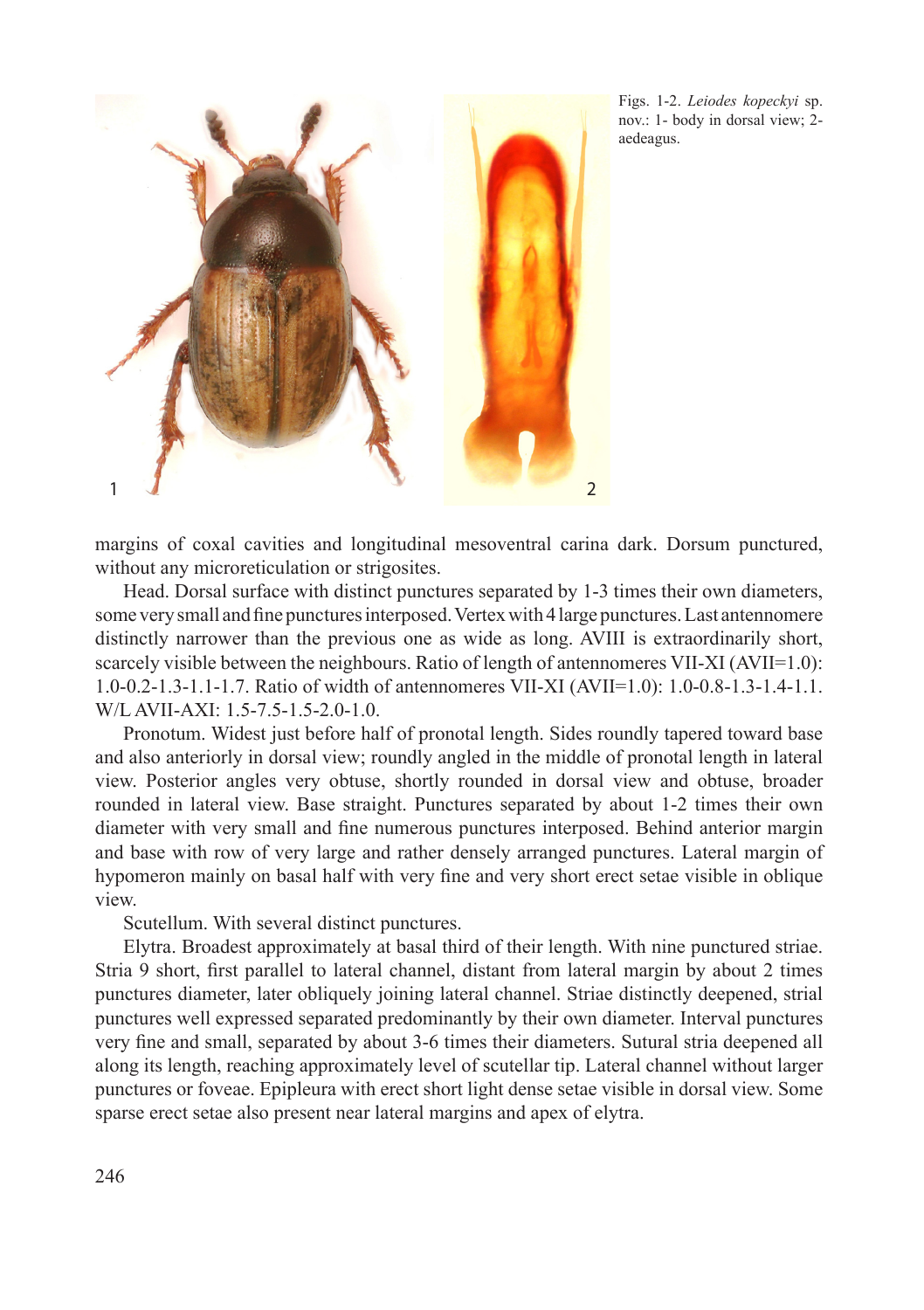Legs. Anterior tarsomeres slim, anterior tibiae 2.7 times as wide apically as at base. Inner terminal thorn of anterior tibia slightly bent, a little longer than lateral one; as long as tarsomere I. Meso-tibiae of usual size. Hind margin of metafemur with distinct lobe apically, hind tibiae straight, widened apically.

Mesoventrite. Longitudinal carina of type A. Genitalia. Aedeagus as in Fig. 2.

**Differential diagnosis.** *Leiodes kopeckyi* sp. n. can be compared with *L. hiemalis* regarding the size, colouring and shape of the body, presence 4 large frontal punctures, narrowed AXI and the shape of pronotum. The new species distinctly differs mainly by broadly rounded apex of median lobe and by setose elytral epipleura.

**Etymology.** The new species is dedicated to Tomáš Kopecký (Hradec Králové, Czech Republic).

## **Key to the identification of the Armenian** *Leiodes* **Latreille, 1796 (***L. dubia* **is included in the key in brackets as it occurs in neighbouring countries**)

| 1    |                                                                                                                                                                                                                                                                                                                                                                                                                                                                                                                                                                      |
|------|----------------------------------------------------------------------------------------------------------------------------------------------------------------------------------------------------------------------------------------------------------------------------------------------------------------------------------------------------------------------------------------------------------------------------------------------------------------------------------------------------------------------------------------------------------------------|
|      | Elytra with transversal wrinkles. Body oblong oval, flatly convex. Antennae light, unicolorous. Mesoventral<br>carina type A. Parameres multisetose with appendix. 3.5 mm. Azerbaijan, Armenia L. pilifera Reitter, 1885                                                                                                                                                                                                                                                                                                                                             |
| 2(1) |                                                                                                                                                                                                                                                                                                                                                                                                                                                                                                                                                                      |
|      | Pronotal base distinctly emarginate before hind angles. Very variable in colour and size - usually unicolorous<br>reddish or head, pronotum and/or elytral suture and elytral margins or even longitudinal spot on elytra darker.<br>Antennomere XI distinctly narrower than AX. Antennal club usually black or dark, exceptionally light or<br>partly infuscate. Mesoventral carina low of type A. Parameres multisetose approximately as long as median<br>lobe. 2.2-4.0 mm. Recorded from almost whole Europe (29 countries of Europe), Northern Africa (Algeria, |
| 3(2) | Elytra matt with very distinct densely arranged punctures in intervals. Parameres bisetose with appendix.                                                                                                                                                                                                                                                                                                                                                                                                                                                            |
|      |                                                                                                                                                                                                                                                                                                                                                                                                                                                                                                                                                                      |
| 4(3) |                                                                                                                                                                                                                                                                                                                                                                                                                                                                                                                                                                      |
|      | Body shortly oval, smaller $(1.7-1.9 \text{ mm})$ . Mesoventral carina high, roundly angulate of type $\beta$ . Armenia.                                                                                                                                                                                                                                                                                                                                                                                                                                             |
| 5(4) | AXI as wide as or almost as wide as AX. Hind tarsomeres distinctly conical (Fig. 7). Median lobe apically<br>broadly rounded (Fig. 5). 3.0-4.0 mm. Widely distributed in Europe (24 countries from Portugal to Georgia),                                                                                                                                                                                                                                                                                                                                             |

AXI distinctly narrower than AX, Hind tarsomeres feebly conical, predominantly parallel-sided (Fig. 6). Median lobe shortly rounded (Fig. 4). 3.3-3.5 mm. Armenia. ...............................................*L. matusi* sp. nov.

# *Leiodes matusi* **sp. nov.** (Figs. 3, 4, 6, 8)

**Type material.** Holotype (♂): " ARMENIA, Lanjanist env./ sifting - leaf litter, rotten wood/ 1560 m, 18.v.2015/ 39.859084N 44.937384E/ M. Kocian lgt.", (ZSPC); paratypes:  $(\text{3})$ , the same data, (ZSPC); (3 ♀♀), "ARMENIA [AR18-30a]/ 30 km W Kapan, 39°08´26´´N/ 46°14´36´´E, 1680 m, river bank/ litter an debris sifted/ 11.vii. 2018, leg M. Schülke" (MSBC, ZSPC); (3♀♀), "ARMENIA [AR18-30] 30 km N/ Kapan, 39°14´36´´N/ 46°08´28´´E/ 1680 m, N-slope with trickling/ water, litter and debris sifted/ 11.vii. 2018, leg M. Schülke" (MSBC, ZSPC).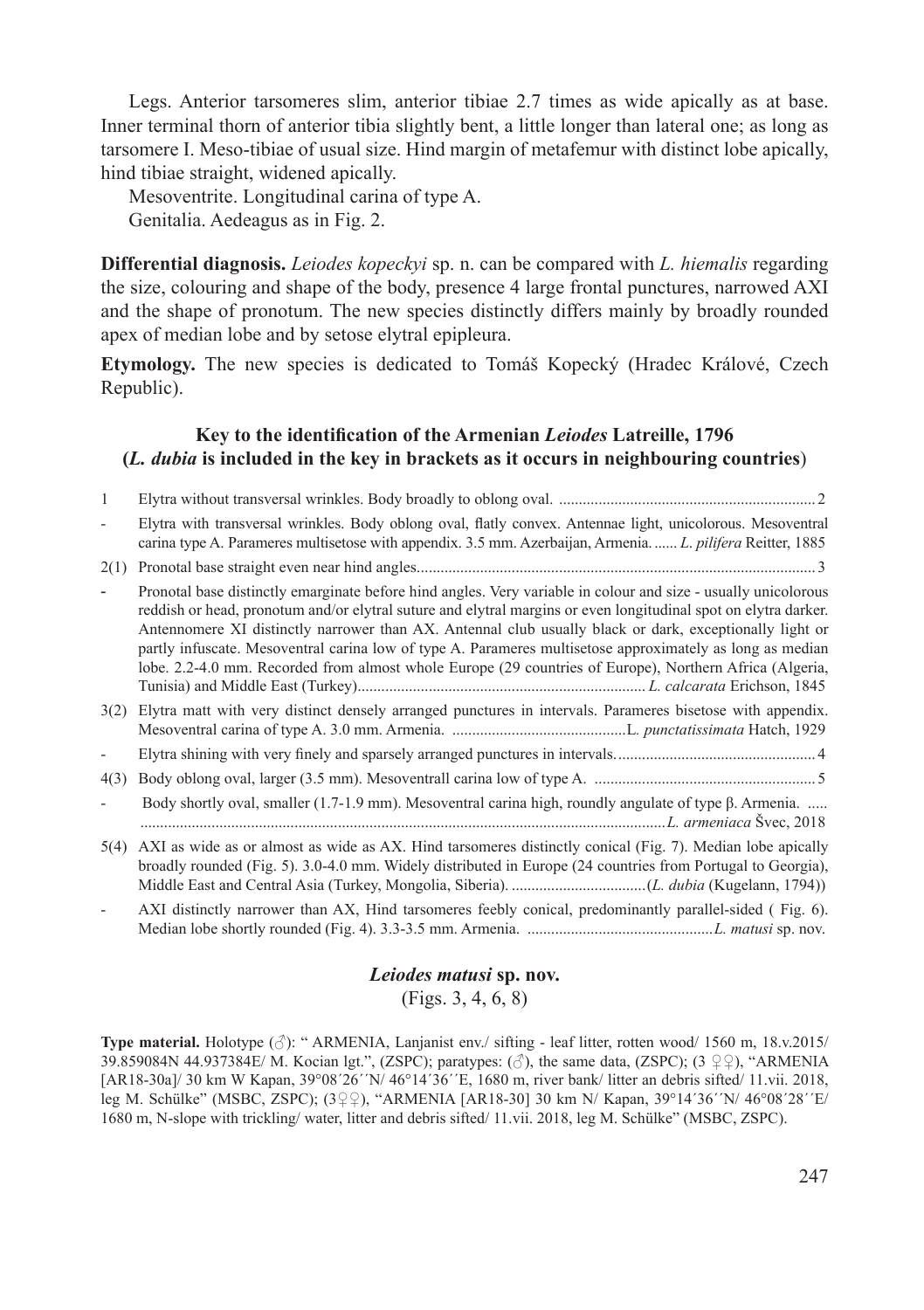**Description.** Length of body 3.3-3.5 mm, 3.5 mm in holotype. Length of body parts in holotype: head 0.6 mm, pronotum 1.0 mm, elytra 1.9 mm, antenna 0.9 mm, aedeagus 0.7 mm. Maximum widths of body parts: head 0.9 mm, pronotum 1.6 mm at base, 1.7 mm at basal fifth of pronotal length, elytra 1.6 mm at base, 1.8 mm at basal third of their length.

Oblong oval (Fig. 3), dorsum lightly yellow-red. Antennal club laterally slightly infuscate. Venter yellowish, margins of coxal cavities and longitudinal mesoventral carina darker. Dorsum punctured, without any microreticulation or strigosites.

Head. Dorsal surface with distinct punctures separated by 1-3 times their own diameters, vertex with 4 large punctures. Last antennomere distinctly narrower than the previous (Fig.8). AXI almost as wide as long. AVIII is short as it is usual. Ratio of length of antennomeres VII-XI  $(AVII=1.0)$ : 1.0-0.6-1.3-1.4-1.9. Ratio of width of antennomeres VII-XI  $(AVII=1.0)$ : 1.0-0.9-0.5-1.6-1.3. W/L AVII-AXI: 1.4-2.0-1.8-1.6-0.9.

Pronotum. Widest before base. Sides roundly tapered toward base and also anteriorly in dorsal view; rounded in lateral view. Posterior angles rectangular broadly rounded in dorsal view and very obtuse, very broadly rounded in lateral view. Base straight. Punctures much stronger and larger than those on head separated by about 1-2 times their own diameter. Behind anterior margin and base with several larger punctures as it is usual in the genus. Lateral margin of hypomeron without any setae.

Scutellum. With several distinct punctures.

Elytra. Broadest approximately at basal third of their length. With nine punctured striae. Stria 9 short, first parallel to lateral channel, distant from lateral margin by about 2 times punctures diameter, later obliquely joining lateral channel. Striae not deepened, strial punctures well expressed, separated predominantly by their own diameter. Interval punctures fine small, separated by about 3-5 times their diameters. Sutural stria deepened, reaching approximately half of elytral length. Lateral channel without larger punctures or foveae. Epipleura without any setae. Some sporadic short erect setae present near lateral margins of elytra.

Legs. Anterior tarsomeres slim, anterior tibiae aproximately 2.0 times as wide apically as at base. Both terminal thorns of anterior tibia straight equal in length, as long as first tarsomere. Meso-tibiae of usual size. Hind margin of metafemur with distinct but small rounded lobe apically, hind tibiae distinctly bent. Hind tarsomeres almost parallel-sided (Fig. 6).

Mesoventrite. Longitudinal carina of type A.

Genitalia. Aedeagus as in Fig. 4

Variation and sexual dimorphism. Tarsi slim in both sexes. Hind tibiae slightly bent to straight, hind femur with small rounded lobe apically in females.

**Differential diagnosis.** *Leiodes matusi* sp. n. can be compared with *L. dubia* regarding the size, colouring and shape of the body, presence of 4 large frontal punctures and the shape of pronotum. The new species distinctly differs mainly by very shortly rounded apex of median lobe, a little different endophallus (Figs. 4, 5), by narrower AXI (Figs. 8, 9) and parallel-sided posterior tarsomeres that are distinctly conical in *L. dubia* (Figs. 6, 7).

**Etymology.** The new species is dedicated to its collector Matúš Kocian (Praha, Czech Republic).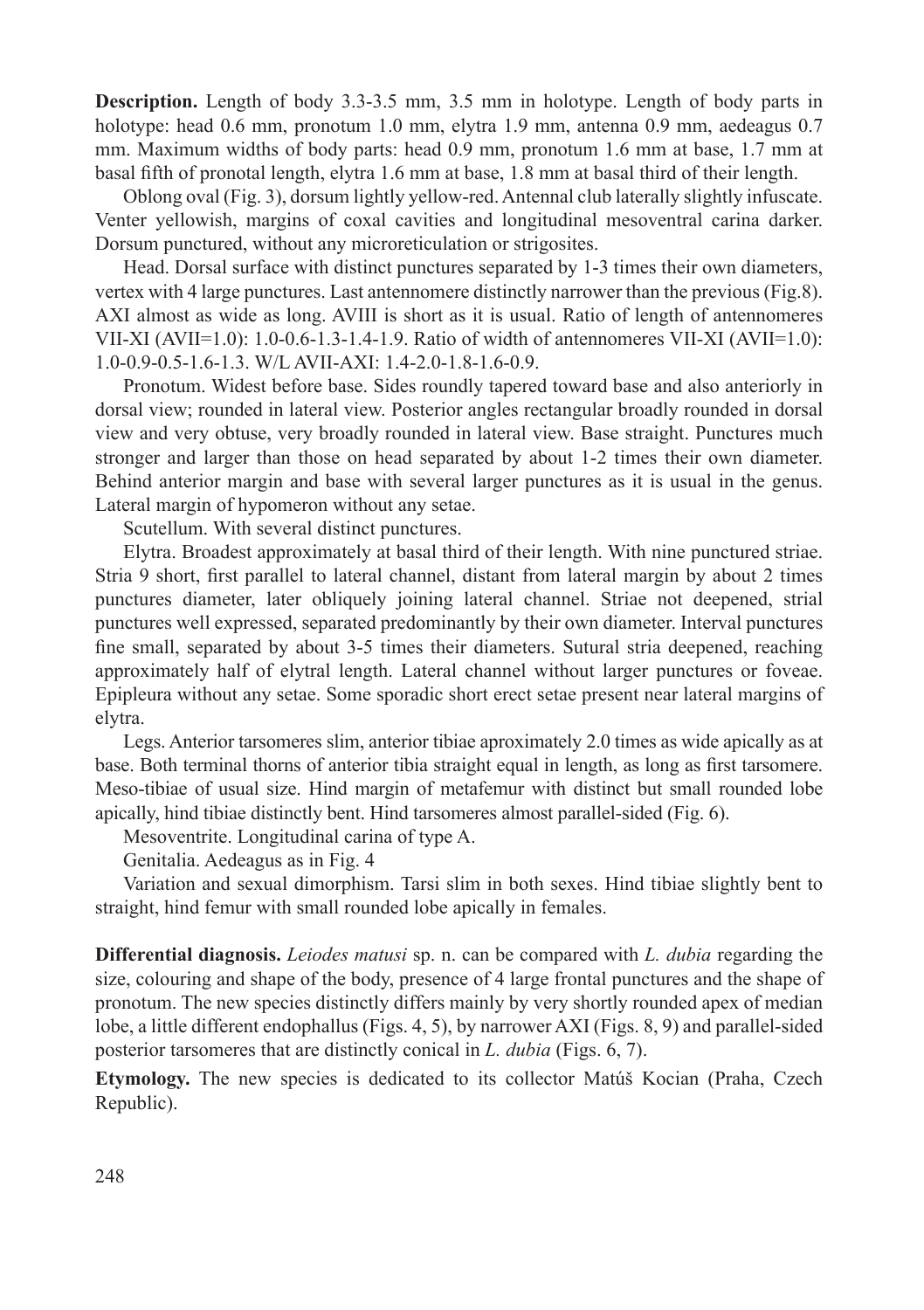

Figs. 3-9. Figs. 3, 4, 6, 8. *Leiodes matusi* sp. nov. Figs. 5, 7. 9. *L. dubia* (Kugelann, 1794). Figs.: 3- body in dorsal view; 4, 5- aedeagus; 6, 7- hind tarsus; 8, 9- antenna.

### FAUNISTIC

#### *Leiodes calcarata* **(Erichson, 1745)**

**Material examined:** ♂, "ARMENIA [AR18-30a]/ 30 km W Kapan, 39°08´26´´N/ 46°14´36´´E, 1680 m, river bank/ litter and debris sifted/ 11.vii. 2018, leg M. Schülke" (MSBC).

**Distribution:** Europe: Armenia, Austria, Bulgaria, Belarus, Croatia, Czech Republic, Denmark, Estonia, Finland, France, Great Britain, Germany, Hungary, Ireland, Italy, Latvia, Liechtenstein, Lithuania, Nederland, Norway, Poland, Portugal, Romania, Russia, Slovakia,